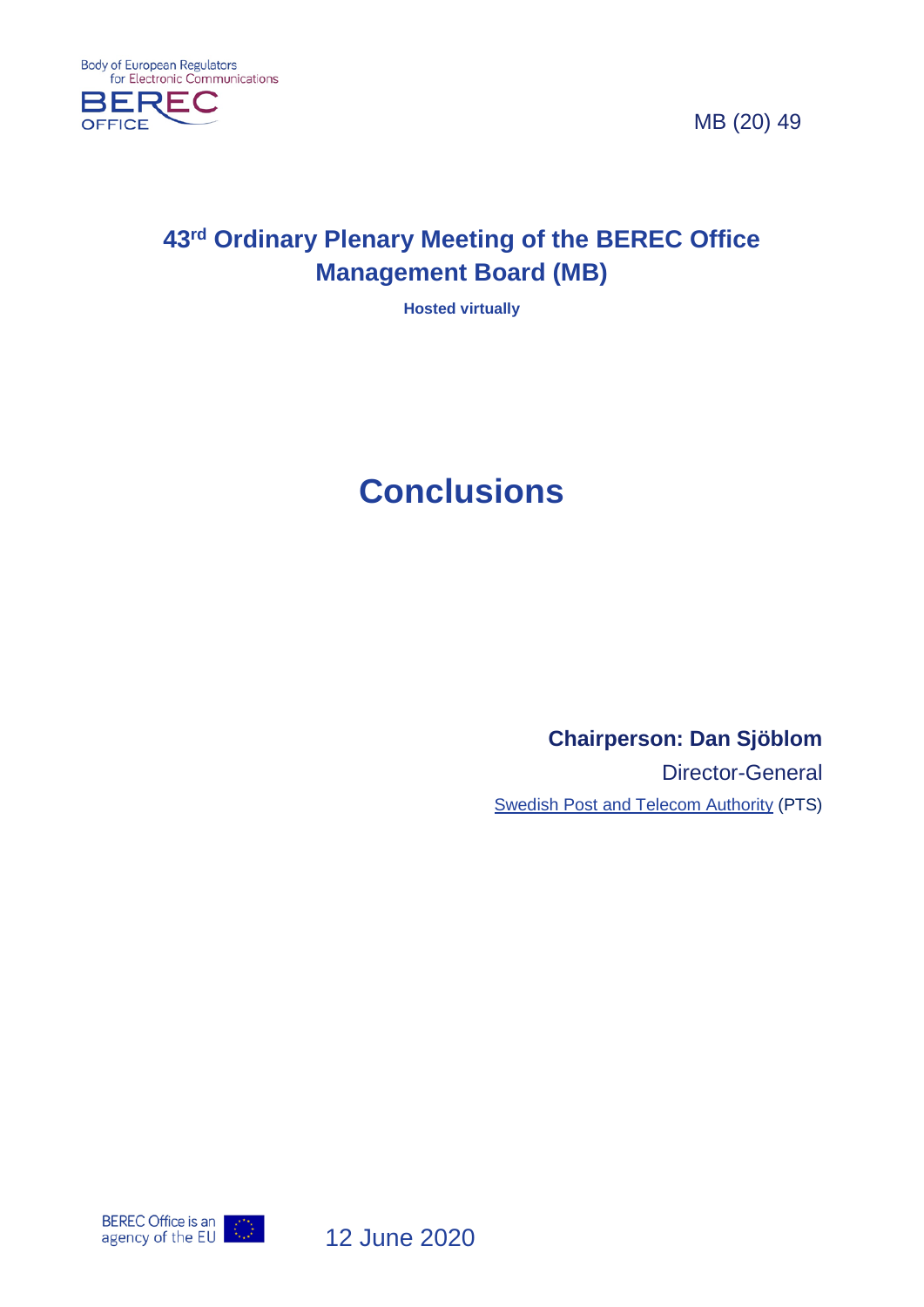# <span id="page-1-0"></span>**Contents**

| 4. Oral update on COVID-19 implications for the BEREC Office operations  4                    |  |
|-----------------------------------------------------------------------------------------------|--|
| 5. Oral update on the progress of the negotiations on the BEREC Office Headquarters           |  |
|                                                                                               |  |
| 6.1. Information on the 44 <sup>th</sup> MB ordinary meetings (30 September - 2 October 2020, |  |

Annex I - List of documents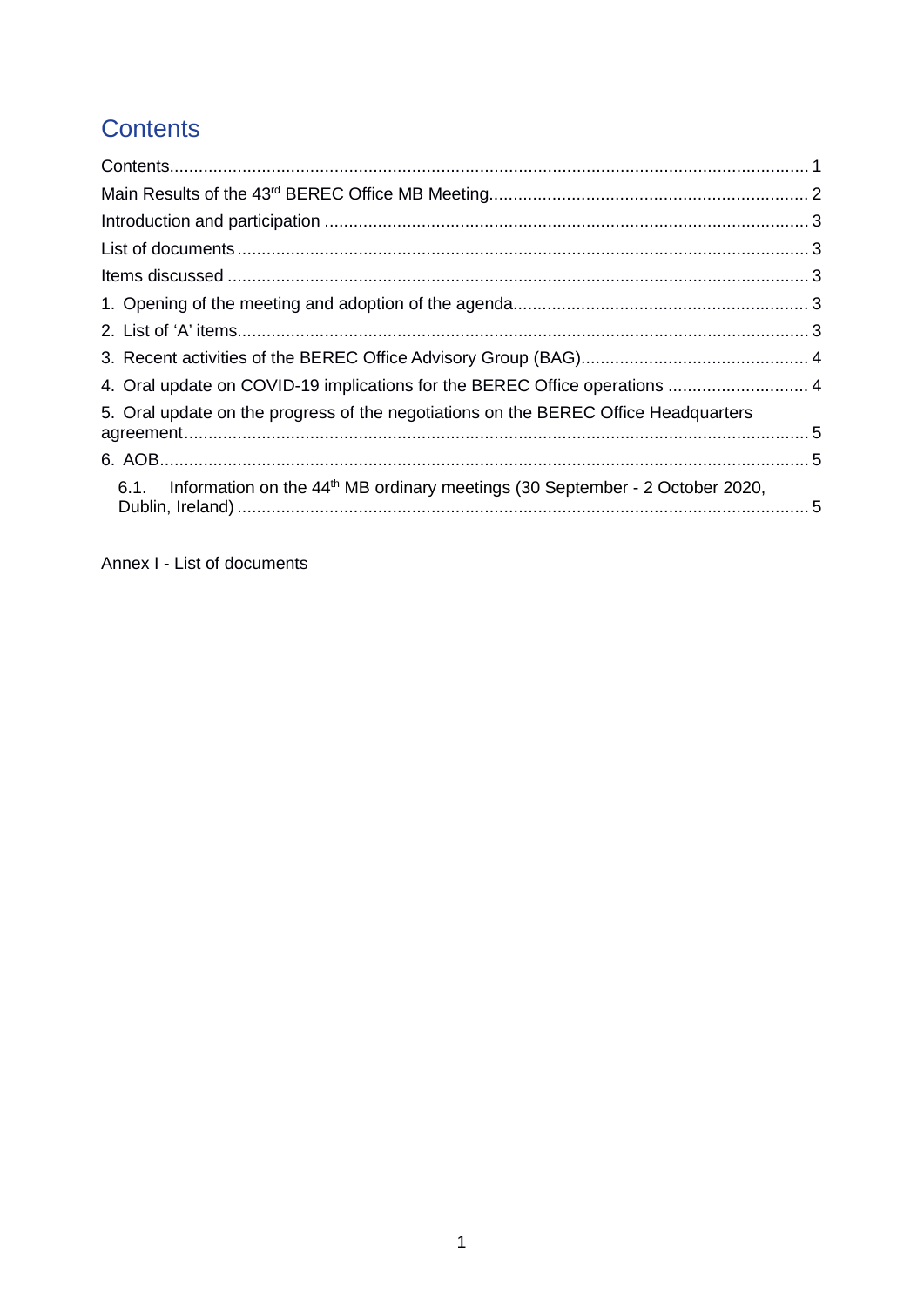#### **Main Results of the 43rd BEREC Office MB Meeting**

<span id="page-2-0"></span>The BEREC Office Management Board held its 43<sup>rd</sup> Ordinary Plenary Meeting virtually on 12 June 2020.

During the Meeting, the MB discussed and/or approved the following documents:

#### **1. Documents approved as 'A' items:**

For information:

- Ares(2020)1725729 Final report of the Internal Audit Service (IAS) of the European Commission (EC) from the IAS audit on procurement, missions, and reimbursement of experts in the Agency for Support for BEREC (BEREC Office)
- Ares(2020)1701867 Audit report on the provisional accounts for the year ended 31/12/2019
- MB (20) 42 2018 Discharge reports (specific for the BEREC Office and "horizontal" for all Agencies).

#### For publication:

- MB (20) 40 Draft MB Decision on the approval of the new Mission Charter of the IAS in relation to bodies set up under the TFEU and the EURATOM Treaty and having legal personality and receiving contributions charged to the Budget
- Ares(2020) 1803251 Mission Charter of the IAS in relation to bodies set up under the TFEU and the EURATOM Treaty, having legal personality and receiving contributions charged to the Budget
- MB (20) 41 Draft BEREC Office MB Decision on the non-application of the Commission Decision on the maximum duration for the recourse to non-permanent staff in the Commission.

#### **2. Documents submitted for information:**

- $MB$  (20) 43 Conclusions of the  $2<sup>nd</sup>$  BAG meeting
- MB (20) 44 Draft Progress Report on the status of the joint project with the Government of Latvia for a Headquarters agreement
- MB (20) 45 Draft Headquarters agreement between the Government of Latvia and the BEREC Office.

#### **3. Other topics discussed:**

The Management Board of the BEREC Office was updated on the recent activities of BAG and on the progress of negotiations on the new BEREC Office Headquarters Agreement as well as the impact of the COVID-19 crisis on the BEREC Office budget.

#### **4. Next Meeting**

The next Ordinary Plenary Meeting of the MB will take place on **30 September - 2 October 2020 in Dublin, Ireland** and will be hosted by the [Commission for Communications Regulation](http://www.odtr.ie/) (COMREG).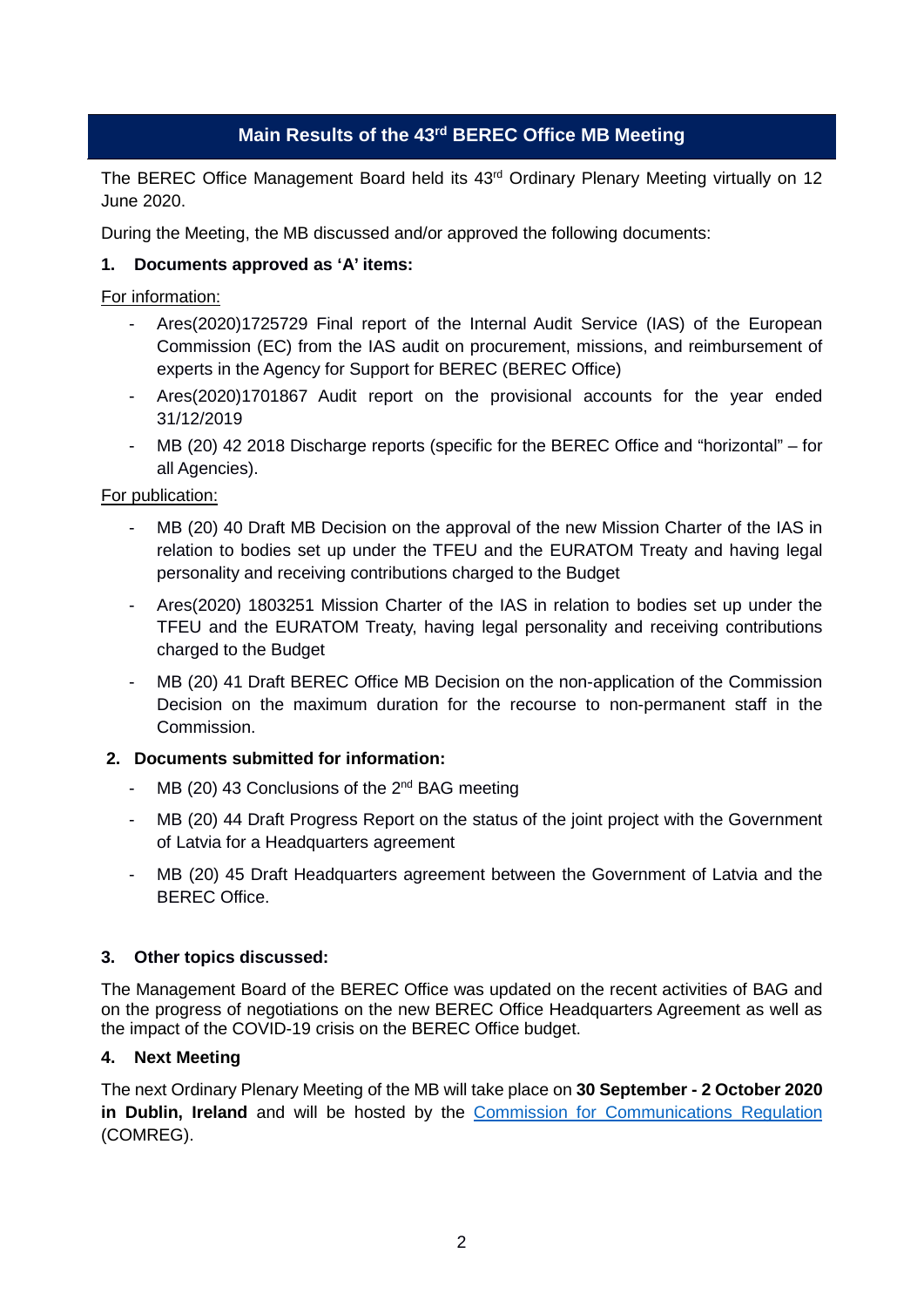#### **Introduction and participation**

<span id="page-3-0"></span>The BEREC Office MB held its 43rd Ordinary Plenary Meeting virtually on 12 June 2020.

The Meeting was attended by the Heads and/or high-level representatives of the National Regulatory Authorities (NRAs) with primary responsibility for overseeing the day-to-day operation of the markets for electronic communications networks and services established in each Member State of the European Union (EU) and by the European Commission. Heads and high-level representatives of the NRAs whom BEREC has concluded working arrangements with were also present.

#### **List of documents**

<span id="page-3-1"></span>The list of documents discussed by the meeting is presented in Annex to the Conclusions in compliance with the BEREC Regulation and the MB transparency rules.

#### **Items discussed**

<span id="page-3-2"></span>A short overview of the information presented under each agenda item, a summary record of the proceedings and a record of the conclusions reached by the MB are presented below.

#### <span id="page-3-3"></span>**1. Opening of the meeting and adoption of the agenda**

| Document(s)                     | MB (20) 39 Draft MB Agenda                                                                                                                                                                                                     |
|---------------------------------|--------------------------------------------------------------------------------------------------------------------------------------------------------------------------------------------------------------------------------|
| Introduction by                 | MB Chairperson (PTS)                                                                                                                                                                                                           |
| <b>Information</b><br>presented | The MB Chairperson opened the meeting and presented the agenda for<br>approval by the MB. The MB members were be invited to suggest any<br>additional issues to be raised or presented under "Any other business"<br>$(AOB)$ . |
| <b>Conclusions</b>              | The MB adopted the agenda.                                                                                                                                                                                                     |

#### <span id="page-3-4"></span>**2. List of 'A' items**

| Document(s) | Approval for publication:                                                                                                                                                                                                                         |
|-------------|---------------------------------------------------------------------------------------------------------------------------------------------------------------------------------------------------------------------------------------------------|
|             | MB (20) 40 Draft MB Decision on the approval of the new Mission Charter<br>of the IAS in relation to bodies set up under the TFEU and the EURATOM<br>Treaty, having legal personality and receiving contributions charged to the<br><b>Budget</b> |
|             | Ares(2020) 1803251 Mission Charter of the IAS in relation to bodies set<br>up under the TFEU and the EURATOM Treaty, having legal personality<br>and receiving contributions charged to the Budget                                                |
|             | MB (20) 41 Draft BEREC Office MB Decision on the non-application of the<br>Commission Decision on the maximum duration for the recourse to non-<br>permanent staff in the Commission services                                                     |
|             | Documents submitted alongside 'A' items for information only:                                                                                                                                                                                     |
|             | Ares(2020)1725729 Final report of the Internal Audit Service (IAS) of the<br>European Commission (EC) from the IAS audit on procurement, missions,<br>and reimbursement of experts in the Agency for Support for BEREC (BE-<br><b>REC Office)</b> |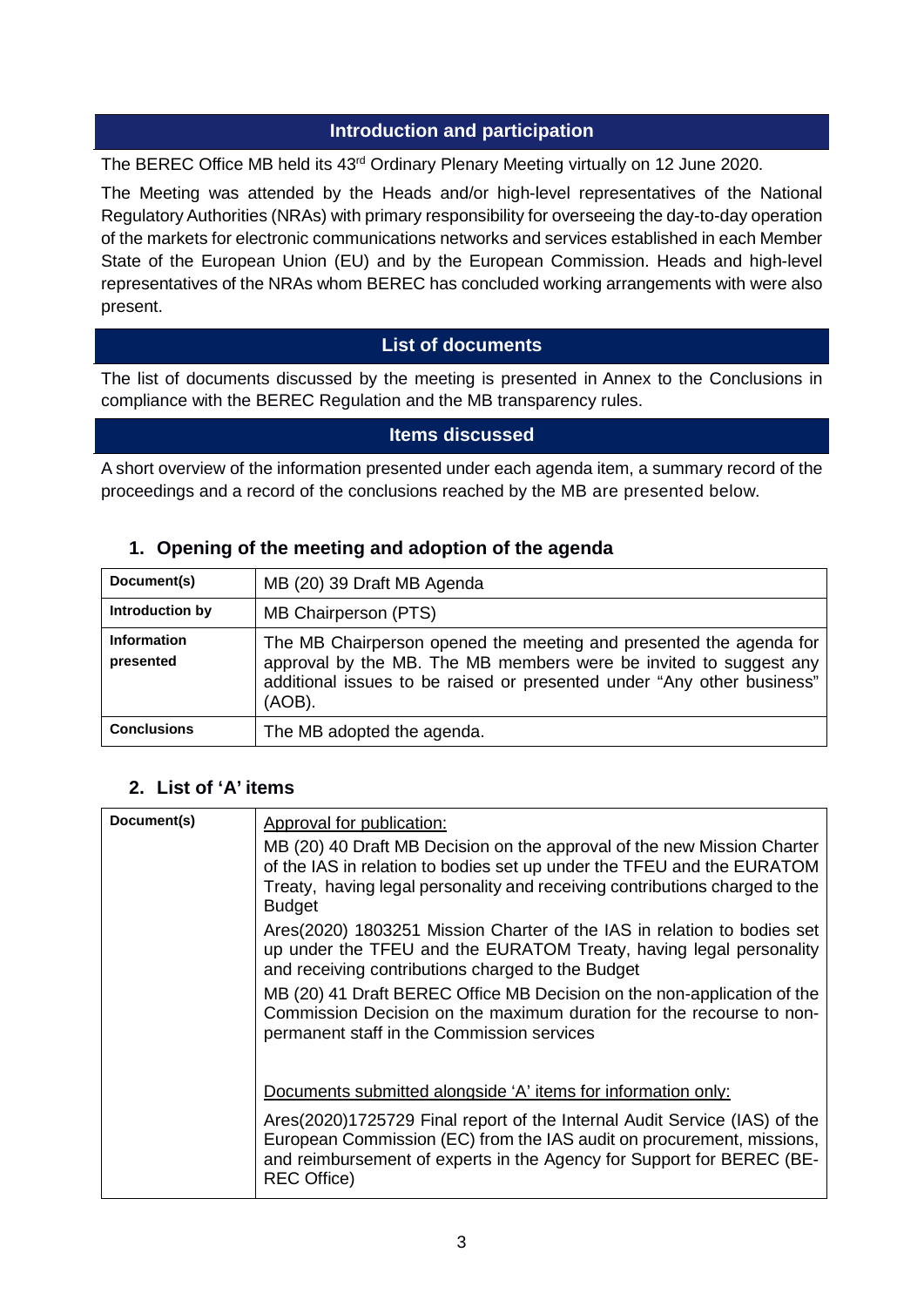|                            | Ares(2020)1701867 Audit report on the provisional accounts for the year<br>ended 31/12/2019                                                                                                                                                                                                                                                                                                                                                                                      |
|----------------------------|----------------------------------------------------------------------------------------------------------------------------------------------------------------------------------------------------------------------------------------------------------------------------------------------------------------------------------------------------------------------------------------------------------------------------------------------------------------------------------|
|                            | MB (20) 42 2018 Discharge reports (specific for the BEREC Office and<br>"horizontal" – for all Agencies)                                                                                                                                                                                                                                                                                                                                                                         |
| Introduction by            | MB Chairperson (PTS)                                                                                                                                                                                                                                                                                                                                                                                                                                                             |
| Information pre-<br>sented | The MB Chairperson presented the list of 'A' items, as set out above. The<br>list of 'A' items was been drawn up on the basis of the BEREC Office Ad-<br>visory Group (BAG) and Contact Network (CN) comments. The MB Chair-<br>person also drew the meeting's attention to the information documents pro-<br>vided by the BEREC Office. These documents were submitted alongside<br>the 'A' items for information purposes alone and did not require any action<br>from the MB. |
| <b>Conclusions</b>         | The MB approved the documents included in the list of 'A' items and took<br>note of the documents submitted alongside the 'A' items.                                                                                                                                                                                                                                                                                                                                             |

## <span id="page-4-0"></span>**3. Recent activities of the BEREC Office Advisory Group (BAG)**

| Document(s)                | MB (20) 43 Conclusions of the 2 <sup>nd</sup> BAG meeting                                                                                                                                                                                                                       |
|----------------------------|---------------------------------------------------------------------------------------------------------------------------------------------------------------------------------------------------------------------------------------------------------------------------------|
| Introduction by            | <b>BAG Chair (BNetzA)</b>                                                                                                                                                                                                                                                       |
|                            | <b>BEREC Office Director</b>                                                                                                                                                                                                                                                    |
| Information pre-<br>sented | The BAG Chair reported to the MB on the recent BAG activities. She in-<br>formed the MB that the BAG held its last meeting on 7 May 2020.                                                                                                                                       |
|                            | She also updated the MB on the progress made in relation to the negotia-<br>tions on the new Headquarter Agreements with the Latvian Government.                                                                                                                                |
|                            | The BAG Chair briefly presented the documents discussed by last BAG<br>meetings together with the BAG opinion on them. She also touched upon<br>the budgetary issues caused by the COVID-19, notably related to the sav-<br>ings stemming from lack of physical BEREC meetings. |
|                            | She highlighted that in this context it is important to look into BEREC pro-<br>jects that could be advanced in time to use the available budget of this<br>year.                                                                                                               |
| <b>Conclusions</b>         | The MB took note of the information.                                                                                                                                                                                                                                            |

### <span id="page-4-1"></span>**4. Oral update on COVID-19 implications for the BEREC Office operations**

| Document(s)                | No document                                                                                                                                |
|----------------------------|--------------------------------------------------------------------------------------------------------------------------------------------|
| Introduction by            | <b>BEREC Office Director</b>                                                                                                               |
| Information pre-<br>sented | The Director of the BEREC Office briefed the MB about the effects of the<br>COVID-19 on the BEREC Office budget 2020.                      |
|                            | The BEREC Office Director presented estimated savings as a result of<br>COVID-19 together with the options on how this could be addressed. |
|                            | Option 1: Keep executing the plan,<br>$\bullet$                                                                                            |
|                            | Option 2: Triggering amending budget,<br>$\bullet$                                                                                         |
|                            | Option 3: Planning ahead and advancing with projects foreseen in<br>$\bullet$<br>coming years                                              |